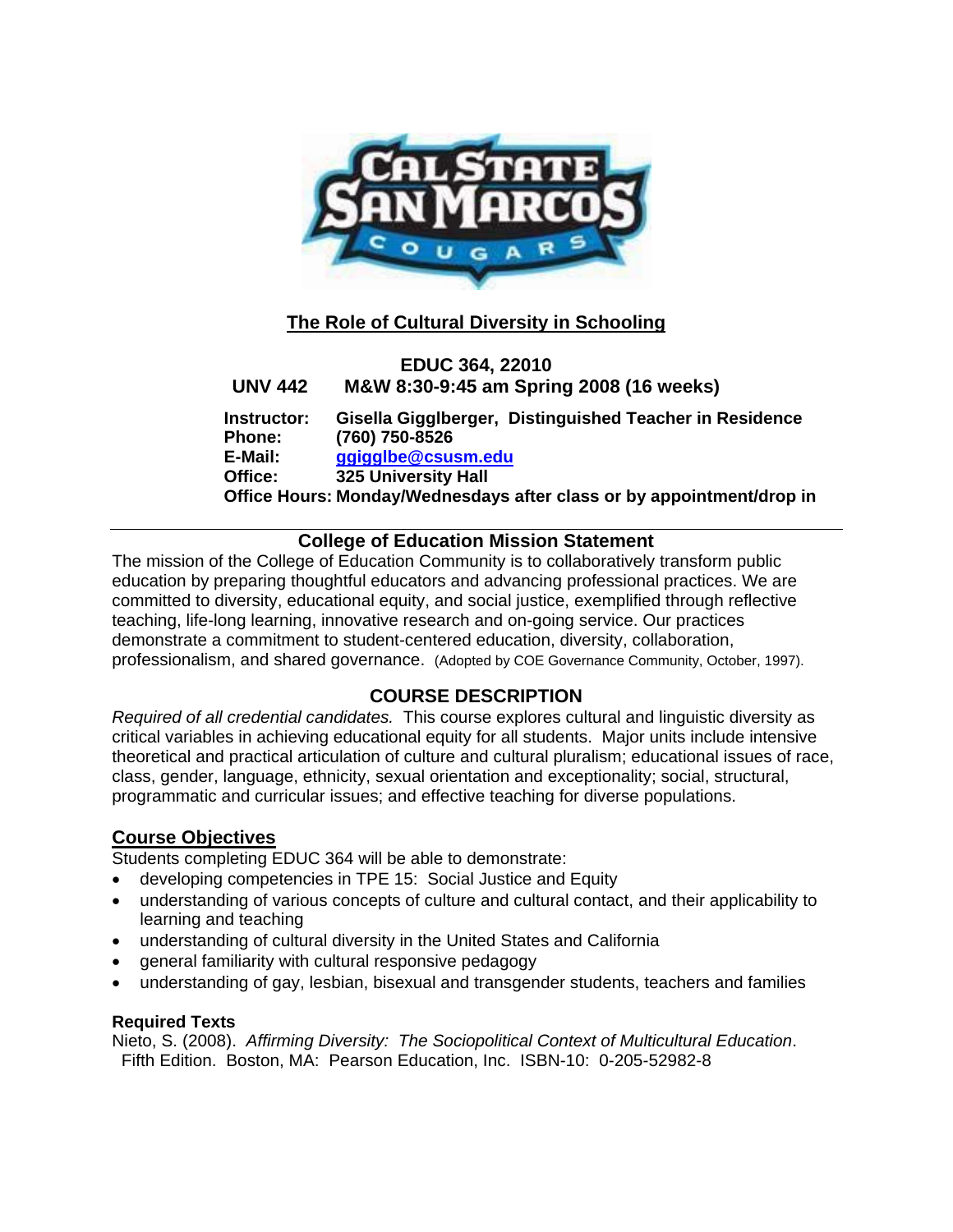Spring, J. ( 2007). *Deculturalization and The Struggle for Equality*. Fifth Edition. New York: The McGraw Hill Companies, Inc. ISBN–10: 0-07-313177-6

#### **College of Education Attendance Policy**

Due to the dynamic and interactive nature of courses in the College of Education, all students are expected to attend all classes and participate actively. At a minimum, students must attend more than 80% of class time, or s/he **may not receive a passing grade** for the course at the discretion of the instructor. Individual instructors may adopt more stringent attendance requirements. Should the student have extenuating circumstances, s/he should contact the instructor as soon as possible. (*Adopted by the COE Governance Community, December, 1997*).

#### **Students with Disabilities Requiring Reasonable Accommodations**

Students with disabilities who require reasonable accommodations must be approved for services by providing appropriate and recent documentation to the Office of Disable Student Services (DSS). This office is located in Craven Hall 5205, and can be contacted by phone at (760) 750-4905, or TTY (760) 750-4909. Students authorized by DSS to receive reasonable accommodations should meet with their instructor during office hours or, in order to ensure confidentiality, in a more private setting.

## **COURSE REQUIREMENTS**

### **Assignments / Due Dates / Points Possible**

**Note: The following is a concise explanation of tentative assignments for this course. If there is a strong possibility that the instructor needs to modify some of these assignments to meet the needs of the class, all students will be kept aware of any changes well in advance of any due date.** 

- **1. Profession Disposition: Attendance, Punctuality, & Class Participation 10 points** The purpose is for students to be well prepared for course sessions and participate in activities and assignments. These Personal Disposition points are awarded at the instructor's discretion. At a minimum, students must attend more than 80% of class time, or s/he **may not receive a passing grade** for the course. Should the student have extenuating circumstances, s/he should contact the instructor as soon as possible. *Notification of absence does not warrant an excuse.* 
	- **1**. Missing more than one class meeting will result in the reduction of one letter grade.
	- **2.** Arriving late/leaving early on more than 2 occasions will be equivalent to an absence.
	- **3.** Serious illness and emergency situations will be considered on a case-by-case basis for extenuating circumstances.
	- **4**. Student may negotiate to make up one absence.

Because this course is a prerequisite to professional certification in the COE, students are expected to demonstrate behavior consistent with a professional career and adhere to attendance policy.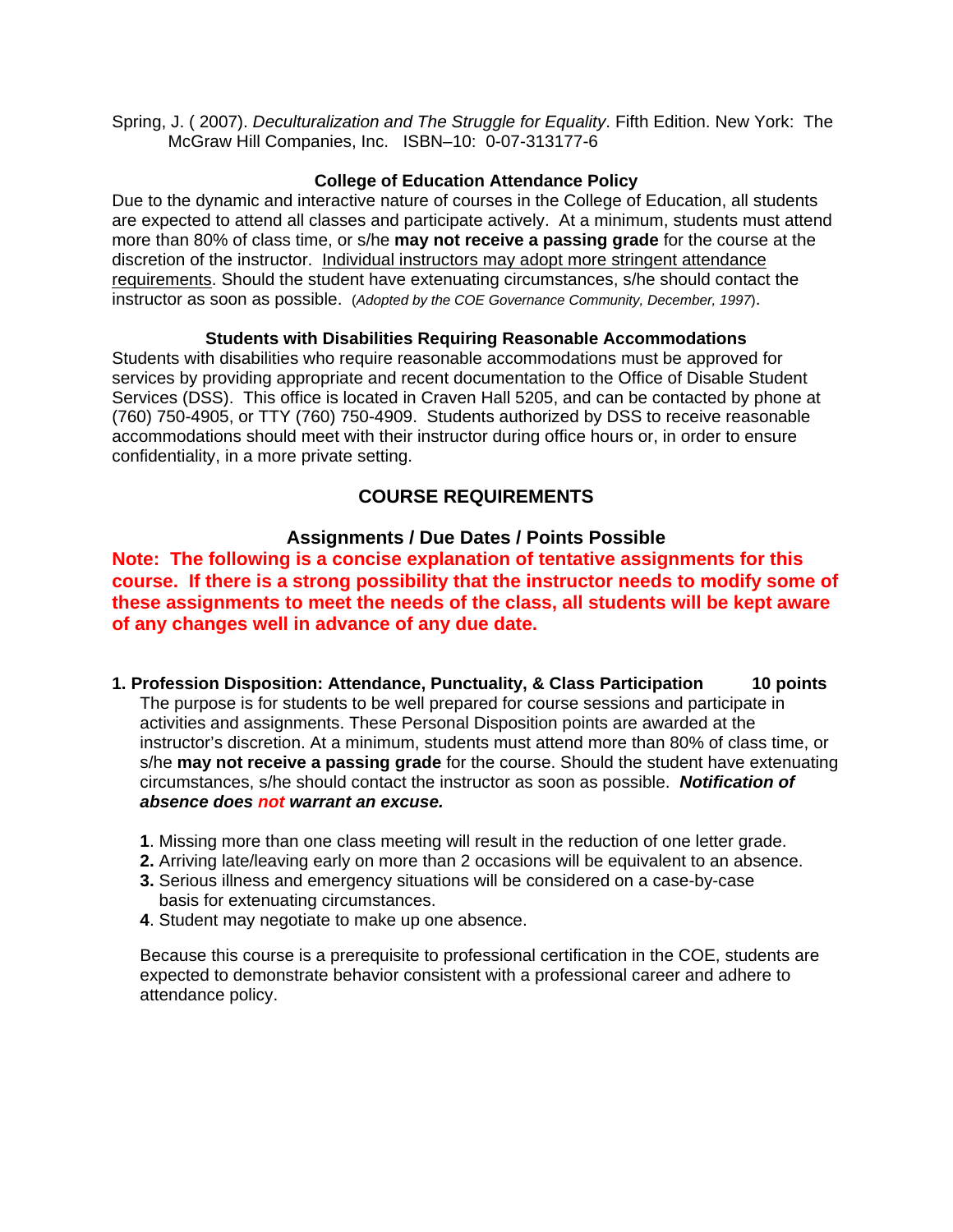#### **2. Personal History of Otherness 24 points**

By researching and studying one's relationship to the eight categories of typical "otherness" in U.S. society, it is possible for us to gain an appreciation about ourselves as individuals and our many similarities and differences. In this assignment you are to write one page for each category about your relationship to "otherness" in terms of race, gender, religion, sexual orientation, socioeconomic status, age, physical or mental ability, and language. Reflect on your own experiences in terms of your social context, your family background, and other factors determined by your own circumstances and upbringing. Rank the eight categories from most important to least important in regards to who you are as an individual. Be prepared to discuss your assignment within a larger class dialogue. More detailed directions and rubric for grading assignment will be given in class.

#### **DUE Completed Draft with half page for all sections; DUE Final Copy – one page for all sections**

#### **3. Weekly Reflection Journal 20 points**

In order to have the type of class discussions that this course requires, it is crucial that students read the material before class. In order to receive participation points for the week, students must bring their reading journals with a synthesis of key points of the week's reading with the following criteria: a) respond to a question from the "To Think About" section at end of each chapter b) write your personal thoughts on one of the featured case studies and connect your experiences/perspectives to the student's situation, and c) write one or two questions/comments that the week's readings/films prompt you to ask after reflecting on the material. Be prepared to discuss your journal and weekly readings at the beginning of the class in which the reading is due. Journals will be collected by the instructor. The journals will be used to allow you to reflect on your learning at the end of the course. Journal format: 1 page typed, double-spaced with all 3 sections included.

 **Journal entries due: Every Monday (2 points each); late journals (1 point, only if completed by the following class meeting)** 

### **4. Group Reading Facilitation** (Spring Textbook) **12 points**

In small groups, students will lead a 20-30 minute discussion of a chapter from the Spring book. This discussion should promote critical thinking, varied perspectives and an attempt to connect the past to the present in our schools. Students will share additional resources found related to the chapter. Group provides a 1 page summary of the chapter highlights to the class. More detailed directions and rubric for grading assignment will be given in class. **DUE: (various dates - depending on the day your group facilitates the chapter)** 

### **5. School Diversity Assessment 24 points**

In small groups, students will provide a research-based assessment of three or more schools from the same district and grade span. This will be a comparison of academic achievement, qualified staff, community resources, and parental involvement at the sites. The final project could be a PowerPoint, movie, poster, or some other type of creative way to present the information. More detailed directions, examples, and rubric for grading assignment will be given in class.

 **DUE: (various dates - depending on the day your group presents the project to the class)**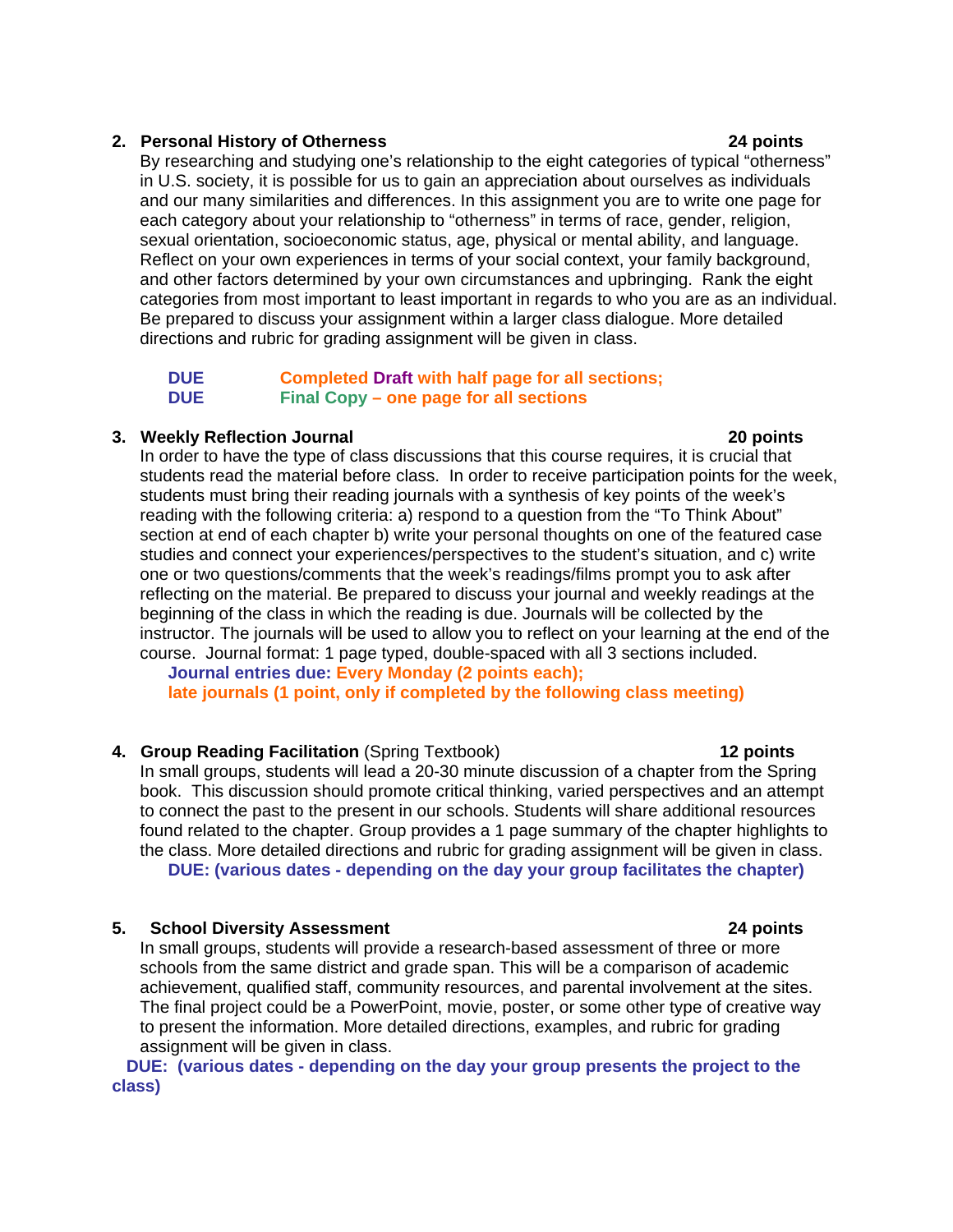#### **6. My Diversity Action Plan (Class final) 10 points**

As a way to synthesize all of the information that has been learned in the semester, students will create a personal diversity action plan that will discuss how each future teacher will personally address the achievement gap and promote learning for all students. Plans will be shared in class, if time permits. More detailed directions and rubric for grading assignment will be given in class.

 **DUE: May 5th - Last day of class!**

#### **Grading Standards**

All assignments are due on the dates indicated below. **Assignments turned in late will not receive full credit.** They must be typewritten, and should reflect university level composition.

The following grading scale will be used:

.

| $93 - 100$ |    | $77 - 79$    | C+ |
|------------|----|--------------|----|
| $90 - 92$  | А- | $73 - 76$    | C  |
| $87 - 89$  | B+ | $70 - 72$    | С- |
| $83 - 86$  | R  | $60 - 69$    | m  |
| $80 - 82$  | R- | $59 -$ below |    |

*Note: Students taking EDUC 364 as a prerequisite for teacher credential and graduate programs are reminded that the College of Education requires completion of this course with a grade of C+ or higher.* 

#### **All University Writing Requirement**

Every course at the university must have a writing requirement of at least 2500 words. The Personal History of Otherness should fulfill this requirement for the course. Writing will include content that is focused and cohesive, as well as free of grammatical, spelling, punctuation, and capitalization errors. The Writing Center provides tutoring for students at all stages of the writing process. The center also offers computers and resources on writing. Please, contact the center at KEL 1103 or at (760) 750-4168, www.csusm.edu/writing\_center.

### **CSUSM Academic Honesty Policy**

"Students will be expected to adhere to standards of academic honesty and integrity, as outlined in the Student Academic Honesty Policy. All written work and oral presentation assignments must be original work. All ideas/materials that are borrowed from other sources must have appropriate references to the original sources. Any quoted material should give credit to the source and be punctuated with quotation marks.

Students are responsible for honest completion of their work including examinations. There will be no tolerance for infractions. If you believe there has been an infraction by someone in the class, please bring it to the instructor's attention. The instructor reserves the right to discipline any student for academic dishonesty in accordance with the general rules and regulations of the university. Disciplinary action may include the lowering of grades and/or the assignment of a failing grade for an exam, assignment, or the class as a whole."

Incidents of Academic Dishonesty will be reported to the Dean of Students. Sanctions at the University level may include suspension or expulsion from the University.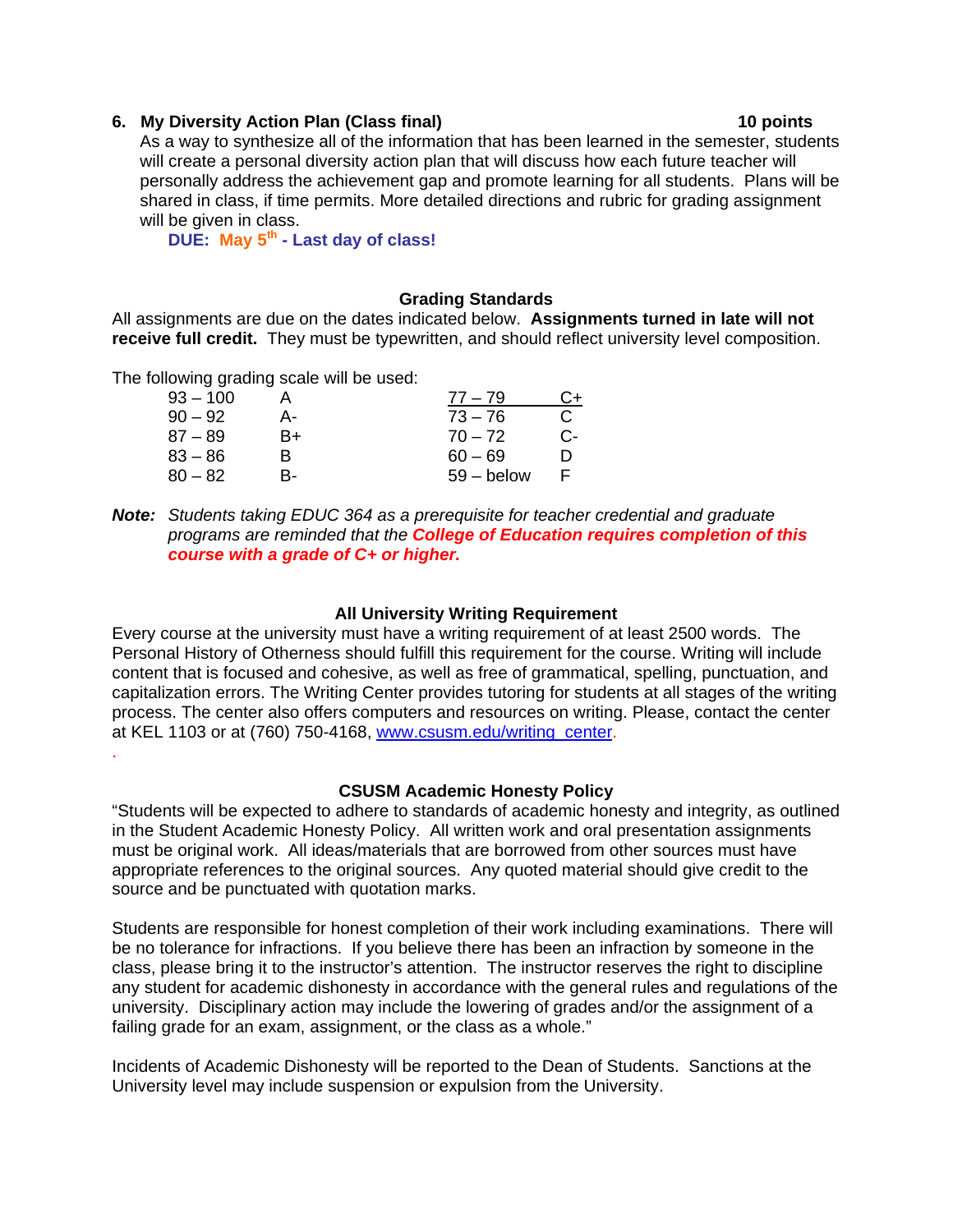#### **Plagiarism:**

As an educator, it is expected that each student will do his/her own work, and contribute equally to group projects and processes. Plagiarism or cheating is unacceptable under any circumstances. If you are in doubt about whether your work is paraphrased or plagiarized see the Plagiarism Prevention for Students website http://library.csusm.edu/plagiarism/index.html. If there are questions about academic honesty, please consult the University catalog.

# **GENERAL CONSIDERATIONS**

#### **Use class time effectively**

### **Interact professionally and collaborate responsibly with your colleagues**

Teacher education is a professional preparation program and students will be expected to adhere to standards of dependability, respect, academic honesty, and writing achievement. Please maintain a safe environment for discussion and learning. Students can express their varying viewpoints and still maintain respect for all voices. Take appropriate individual responsibility for your own learning in a democratic, collaborative, and reciprocal-learning environment. *Refrain from using laptops and other electronic devices for personal use during class.* The use of computers is strictly for our class purposes and when deemed appropriate.

## **TENTATIVE WEEKLY READINGS / ACTIVITIES**

**As I like to take advantage of the strengths and challenges that each individual class may have, there may be revisions on how the readings will progress. I will keep everyone well-informed of any changes of dates, additional articles, or deletions.** 

| <b>Date</b>         | <b>Topic</b>                                                                                                                                                                                                                                                                                                                                      | <b>Readings &amp; Assignments Due</b>                                                                                            |
|---------------------|---------------------------------------------------------------------------------------------------------------------------------------------------------------------------------------------------------------------------------------------------------------------------------------------------------------------------------------------------|----------------------------------------------------------------------------------------------------------------------------------|
|                     |                                                                                                                                                                                                                                                                                                                                                   |                                                                                                                                  |
| Week 1<br>1/23      | Introductions / Syllabus Overview<br>$\bullet$<br>Journal Formats & Discussions<br>Conceptions/Misconceptions of Culture<br>Sociopolitical Context of MC Education<br>Cultural Issues in Education and Society<br><b>Cultural Terms</b><br>$\bullet$<br><b>Assignment Introduction: Personal</b><br>History of Otherness (Complexity of Identity) | Bring copy of syllabus<br>Nieto: Ch 1 (Sociopolitical)<br>Nieto: Ch 2 (Terminology)<br>Tatum: "The Complexity of Identity"       |
| Week 2              | MC Ed. & School Reform<br>$\bullet$                                                                                                                                                                                                                                                                                                               | Ch 3 (School Reform)<br>Nieto:                                                                                                   |
| 1/28&1/39           | Movie: Shadow of Hate (History of<br>Racism and Discrimination in US)                                                                                                                                                                                                                                                                             | <b>Due: Reading journal</b>                                                                                                      |
| Week 3<br>2/4&2/6   | Personal History of Otherness Activity<br>$\bullet$<br><b>Assignment Introduction &amp; create</b><br>$\bullet$<br>groups: Group Reading Facilitation<br>(Spring Textbook)<br>Framework for MC Ed.<br>$\bullet$<br>Racism, Discrimination, Expectation of<br>Students' Achievement                                                                | Ch 4 (Discrimination)<br><u>Nieto</u> :<br><b>Due: Reading journal</b><br><b>Due: DRAFT for Personal History</b><br>of Otherness |
| Week 4<br>2/11&2/13 | Spring text groups meet in class<br>٠<br>Curriculum, Pedagogy, & Climate<br>$\bullet$                                                                                                                                                                                                                                                             | Spring: Read your group's chapter<br>Nieto: Ch 5 (School Structure/Org)<br><b>Due: Reading journal</b>                           |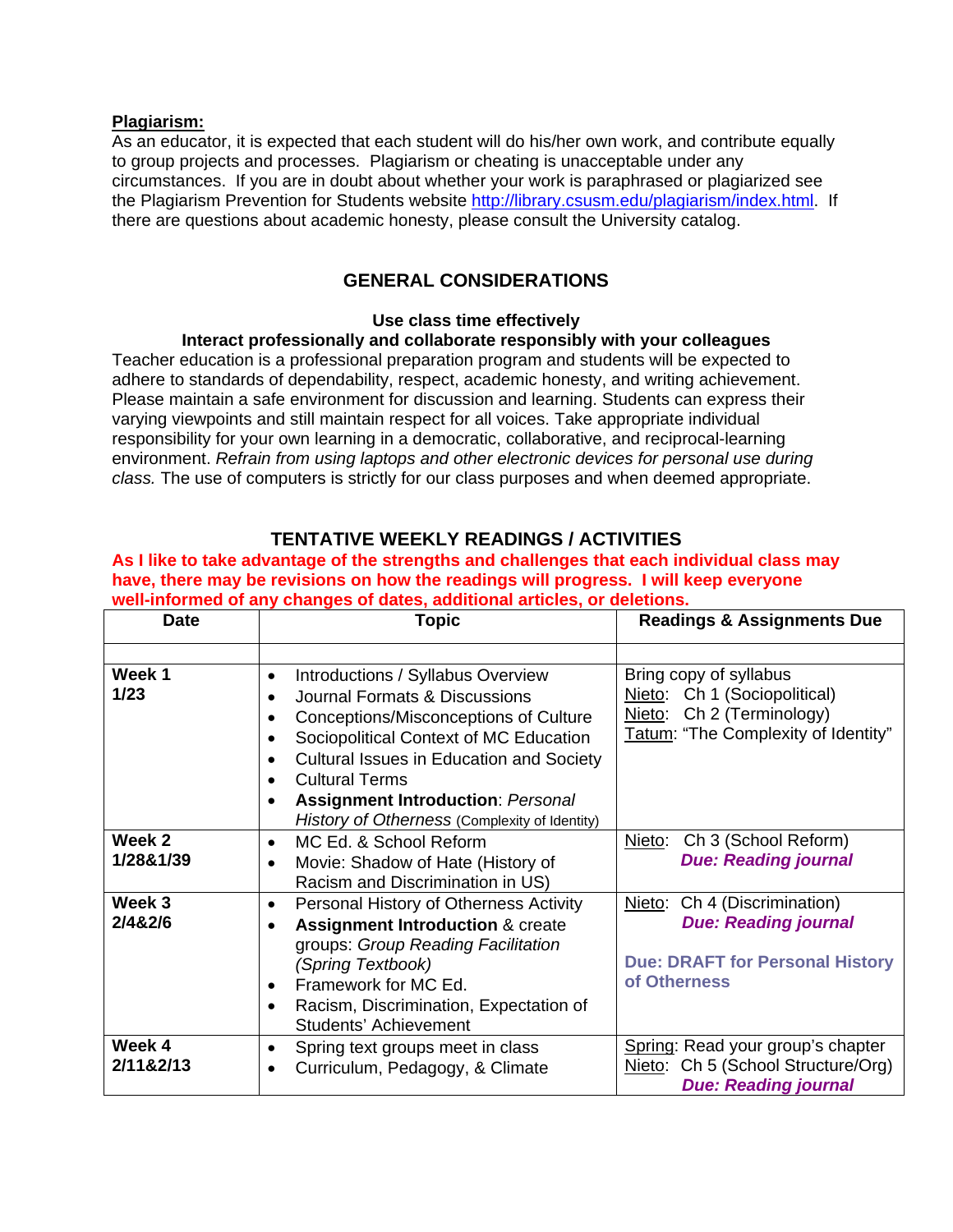| Week 5    | Spring Text Facilitation: Chapters 1 & 2                    | Nieto: Ch 6 (Cultural Identity)                                       |
|-----------|-------------------------------------------------------------|-----------------------------------------------------------------------|
| 2/18&2/20 | Influence of Culture on Learning<br>$\bullet$               | <b>Due: Reading journal</b>                                           |
|           | <b>Culturally Relevant Teaching</b><br>$\bullet$            | Spring: Ch 1 (Anglo-Am.) &                                            |
|           | <b>Assignment Introduction: School</b><br>$\bullet$         | Ch 2 (Nat. Am.)                                                       |
|           | <b>Diversity Assessment Project</b>                         | Due: 1 page summary for Spring                                        |
|           |                                                             | chapter, if your group facilitates.                                   |
| Week 6    | Spring Text Facilitation: Chapters 3 & 4<br>$\bullet$       | Nieto: Ch 7 (ELLs)                                                    |
| 2/25&2/27 | <b>Linguistic Diversity in US Classrooms</b><br>$\bullet$   | <b>Due: Reading journal</b>                                           |
|           | Second Language Acquisition Theories<br>$\bullet$           | Spring: Ch 3 (African Am.) &                                          |
|           | Groups & Topics Decided for School<br>$\bullet$             | Ch 4 (Asian Am.)                                                      |
|           | Diversity Project - groups meet                             | Due: 1 page summary for Spring                                        |
|           |                                                             | chapter, if your group facilitates.                                   |
| Week 7    | Spring Text Facilitation: Chapters 5 & 6<br>$\bullet$       | Nieto: Ch 8 (School Achievement)                                      |
|           | <b>Factors Affecting Academic Achievement</b>               | <b>Due: Reading journal</b>                                           |
| 3/3&3/5   | for Students of Color                                       | Spring: Ch 5 (Hispanic Am.) &                                         |
|           | The Immigrant Experience<br>$\bullet$                       | Ch 6 (Civil Rights)                                                   |
|           | School Diversity Project - groups meet<br>$\bullet$         | Due: 1 page summary for Spring<br>chapter, if your group facilitates. |
| Week 8    | <b>Computer Lab (TBA): Continue</b><br>$\bullet$            |                                                                       |
| 3/10&3/12 | research & data collection for School                       | Due: Data tables for your project                                     |
|           | <b>Diversity Assessment Project</b>                         | due after lab session                                                 |
| Week 9    | <b>Assignment Introduction: My Diversity</b><br>$\bullet$   | Nieto: Ch 9 (Identity & Learning)                                     |
| 3/17&3/19 | Action Plan (Final for class)                               | <b>Due: Reading journal</b>                                           |
|           | School Diversity Project - groups meet<br>$\bullet$         |                                                                       |
|           | Learning from Students                                      | <b>Due Final Copy: Personal</b>                                       |
|           | <b>Families &amp; Communities</b><br>$\bullet$              | <b>History of Otherness</b>                                           |
|           |                                                             |                                                                       |
| Week 10   | <b>Presentation: School Diversity Project</b><br>$\bullet$  | Nieto: Ch 10 (Adapt Curriculum)                                       |
| 3/24&3/26 | <b>Gender Biases</b><br>$\bullet$                           | <b>Due: Reading journal</b>                                           |
|           | Schooling Experiences of Lesbian, Gay,<br>$\bullet$         | Elsbree & Halcón: "50 Ways to                                         |
|           | <b>Bisexual and Transgender Youth</b>                       | Call Your Lover"                                                      |
|           | Movie: LGBT Youth & Families                                | <b>Due: School Diversity Project, if</b>                              |
|           |                                                             | your group presents today.                                            |
| Week 11   | <b>Presentation: School Diversity Project</b>               | Nieto: Ch 11 (Affirming Diversity)                                    |
| 4/7&4/9   | <b>Multicultural Education in Practice</b>                  | Due: Reading journal                                                  |
|           | Movie & discussion: We Speak America<br>$\bullet$           | <b>Due: School Diversity Project, if</b>                              |
|           |                                                             | your group presents today.                                            |
| Week 12   | <b>Presentations: School Diversity Project</b><br>$\bullet$ | Ladson-Billings: "Culturally                                          |
| 4/14&4/16 | <b>Creating Equitable Learning</b><br>$\bullet$             | <b>Relevant Teaching"</b>                                             |
|           | Environments                                                | <b>Due: School Diversity Project, if</b>                              |
|           |                                                             | your group presents today.                                            |
| Week 13   | <b>Presentations: School Diversity Project</b><br>$\bullet$ | <b>Due: School Diversity Project, if</b>                              |
| 4/21&4/23 | Movie & discussion: So They May Speak<br>$\bullet$          | your group presents today.                                            |
| Week 14   | <b>Presentations: School Diversity Project</b><br>$\bullet$ | <b>Due: School Diversity Project, if</b>                              |
| 4/28&30   | Be prepared to share your Diversity<br>$\bullet$            | your group presents today.                                            |
| Week 15   | Action Plan - Final for class<br>$\bullet$                  |                                                                       |
| 5/5&5/7   | <b>Course Evaluations</b>                                   | <b>Due: My Diversity Action Plans</b>                                 |